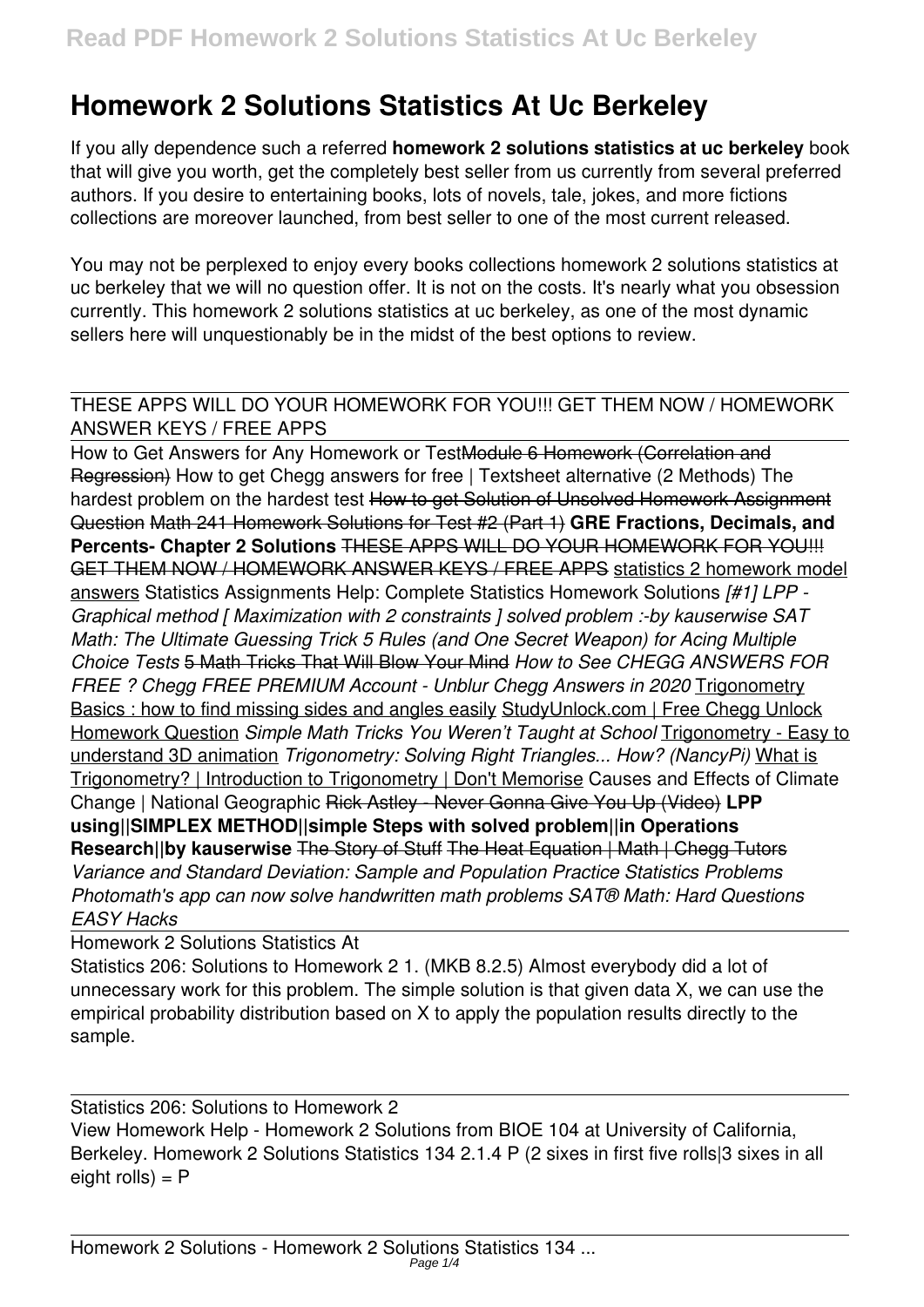Statistics 5021 – Homework 2 (solutions) There are 20 total points (1 point for each part of each question). One question will be graded for correctness. This homework is due Thursday, February 10 in your lab section.

Homework 2 solutions - Statistics 5021 Homework 2 ... Answer: P(A 2 ? B 1) = P(A 2 ? B 1) / P(B 1) = 0.25 / 0.60 = 0. P(A 2 ? B 1) = 0.4167, and  $P(A 2) = 0.40$ . Since  $P(A 2 ? B 1) ? P(A 2)$ , we conclude that the two events are dependent.

Homework 2 solutions sol - ECON1500 Economic Statistics ... Statistics 302 Homework 2 Solutions Chapter 5, #10 (7 marks) a) (3 marks) The estimated slope is - 0 . 998 and the estimated intercept is 7 . 491 taken from the computer output below. The scatterplot with regression line is also shown.

Homework 2 Solution - Statistics 302 Homework 2 Solutions ... Check student's solution. 40 th percentile will fall between 30,000 and 40,000 80 th percentile will fall between 50,000 and 75,000. Check student's solution. 94. The mean percentage,  $\langle\Delta x|\cos\theta(x)=\frac{1328.65}{50}=26.75\rangle$  95. Yes; The sample is 0.5 higher. 96. 20; No; 97. 51. 98. 42; 99; 99. \$10.19. 100. 17%. 101. \$30,772.48. 102. 4.4%. 103. 7.24%. 104.-1.27%. 106.

2.14: Chapter Homework Solutions - Statistics LibreTexts Statistics 100, Homework 2 Solution Rick Wang 1. (20 points) A, B are two events with P (A ? B) = 0. 32, P (A ? B c) = 0. 13, P (A c ? B) = 0. 43. (i) Find the following probabilities: (a) P (A); (b) P (B); (c) P (A ? B); (d) P (A c ? B c); (e) P (A c ? B c); (f) P (A | B); (g) P (B | A); (h) P (A c | B). (ii) Are events A and B mutually exclusive? Explain. (iii) Are events A and B independent? Explain.

Homework 2 - Solutions (Probability and Permutations ... Statistics 355 Homework 2 Problem 2.29 As of April 2006, roughly 50 million .com web domain names were registered (e.g. ya-hoo.com). a. How many domain names consisting of just two letters in sequence can be formed? How many domain names of length two are there if digits as well as letters are per-mitted as characters? i.  $26$   $2 = 676$  ii.  $36$   $2 = 1$ ,  $296$  b.

HOMEWORK 2 SOLUTIONS - Statistics 355 Homework 2 Problem 2 ... stat 420: homework summer 2016, dalpiaz and unger due: friday, june 24 by 11:50 pm cdt solution exercise (using lm exercise (writing functions) exercise (slr

Homework 2 solution - STAT 420 Methods Of Applied ...

Actively solving practice problems is essential for learning probability. Strategic practice problems are organized by concept, to test and reinforce understanding of that concept. Homework problems usually do not say which concepts are involved, and often require combining several concepts.Each of the Strategic Practice documents here contains a set of strategic practice problems, solutions ...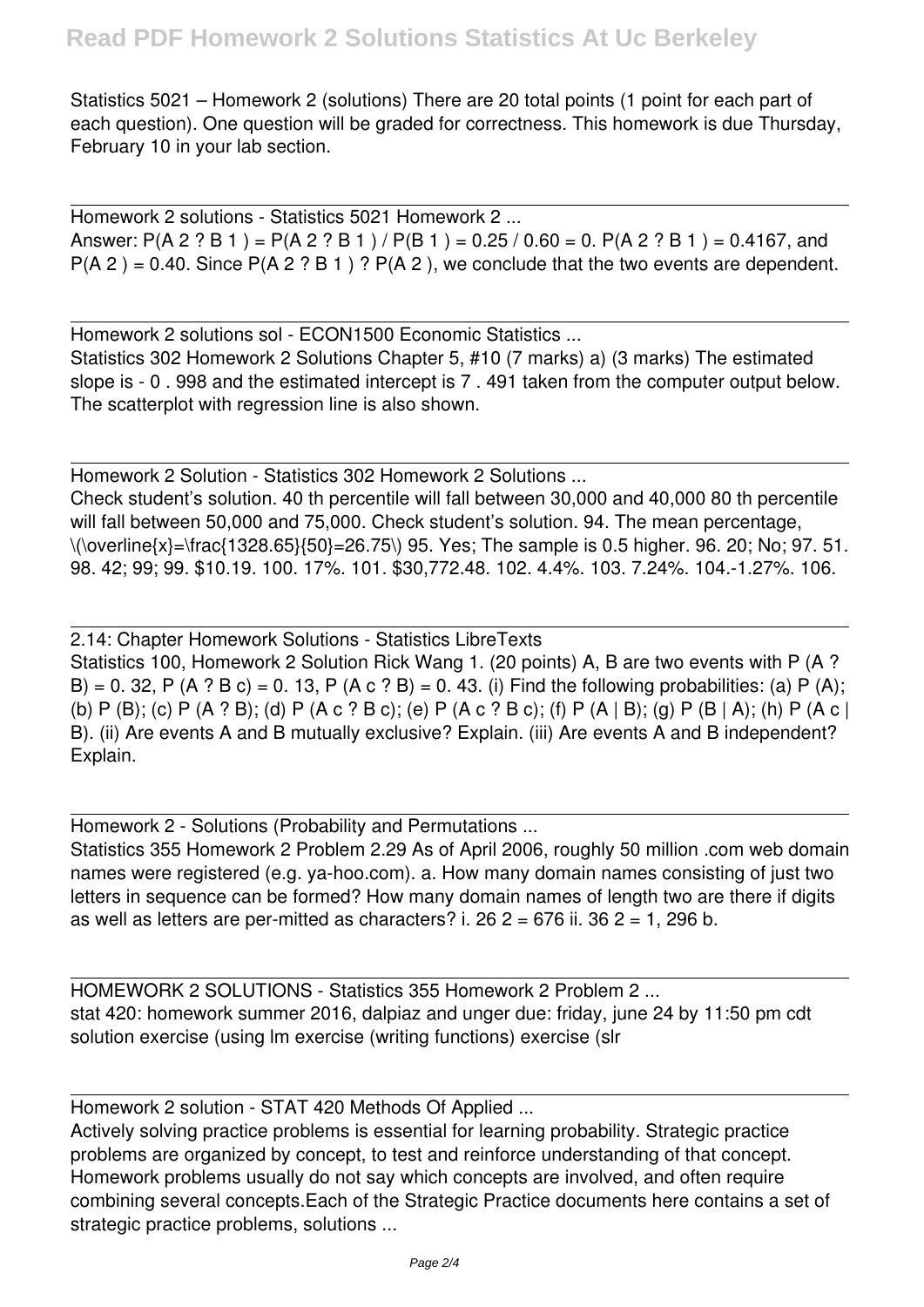Strategic Practice and Homework Problems | Statistics 110 ... Solutions to Homework 2 (covering Statistics Lectures 1 and 2) Contents. Problem 0 Problem 1 Problem 2 Problem 3 Problem 4. Problem 0. load('Homework2.mat'); Problem 1. % define some stuff sigma = 10; % standard deviation mn = 50; % mean  $x = 0:100$ ; % x-values to evaluate function at % evaluate the Gaussian function at all x-values  $y = 1/(sigma^*sgrt(2<sup>*</sup>pi))$  \*  $exp(-(x-mn).^2/(2*sigma^2))$ ; % visualize the results figure; plot(x,y,'r-'); xlabel('x'); ylabel('p(x)'); title(sprintf('Gaussian ...

Solutions to Homework 2 (covering Statistics Lectures 1 and 2) MIT 2.810 Fall 2015 Homework 10 Solutions 7 Problem 2. Production Flow Issues (a) Estimate the production rate, inventory, and time in the system for the system shown in figure 2, made up of eight identical process steps each which is capable of producing 100 parts a day when operating. The two buffers are of infinite capacity.

MIT 2.810 Fall 2015 Homework 10 Solutions Statistics homework help for STAT 101 PC Essentials of Statistics for the Behavioral Sciences Questions. Read More. Posted on October 24, 2020; Studyhelp247 Staff; essay samples, myhomeworkwriters, Past papers, Statistics Homework Solutions, Statistics Multiple Choice Questions, textbook solutions, tutor answers; Statistics Multiple Choice ...

Statistics Homework Solutions Homework Help and Assignment ... ? = np =  $(100)(0.10)$  = 10. ? = ?npq =  $?$  $(100)(0.1)(0.9)$  = 3. z =  $\pm$  1: x1 = ? + z? = 10 + 1(3) = 13 and  $x^2 = ? ? z^2 = 10 ? 1(3) = 7.68\%$  of the defective cars will fall between seven and 13.  $z = \pm$ 2:  $x1 = ? + z? = 10 + 2(3) = 16$  and  $x2 = ? ? z? = 10 ? 2(3) = 4.95%$  of the defective cars will fall between four and 16.

6.11: Chapter Solution (Practice + Homework) - Statistics ... Statistics 100A Homework 4 Solutions - UCLA Statistics. Statistics 100A Homework 8 Solutions. AP Statistics Chapter 2 Homework. Homework 10 - uf statistics. Homework 4 Solutions - Wharton Statistics Department. Stat 13 Final Solutions - UCLA Statistics. Classification.ppt - UCLA Statistics.

Statistics 100A Homework 2 Solutions - UCLA Statistics ... Let P c be the complement of event P. (i.e. P c is the event of living above the poverty line). Then, P ( P c ? N c) = P ( N c) ? P ( P ? N c) = ( 1 ? 0.207) ? 0.104 = 0.689. so the answer is 68.9%. If P and N are independent, P ( P ? N) = P ( P)  $\times$  P ( N). P ( P ? N) = 0.042. P ( P)  $\times$  P (  $N$ ) = 0.146  $\times$  0.207 = 0.030.

Homework 2 Solution - GitHub Pages Homework 2 Solutions Math 150 Enrique Trevino~ 1.39: Plots (1) and (3) show a positive association. (1) is linear and (3) is not. Plot (2) shows no association. Plot (4) shows a linear negative association. 1.42: The sample mean is 6.25 hours per night. The population mean is 5.5 hours per night. 1.44: